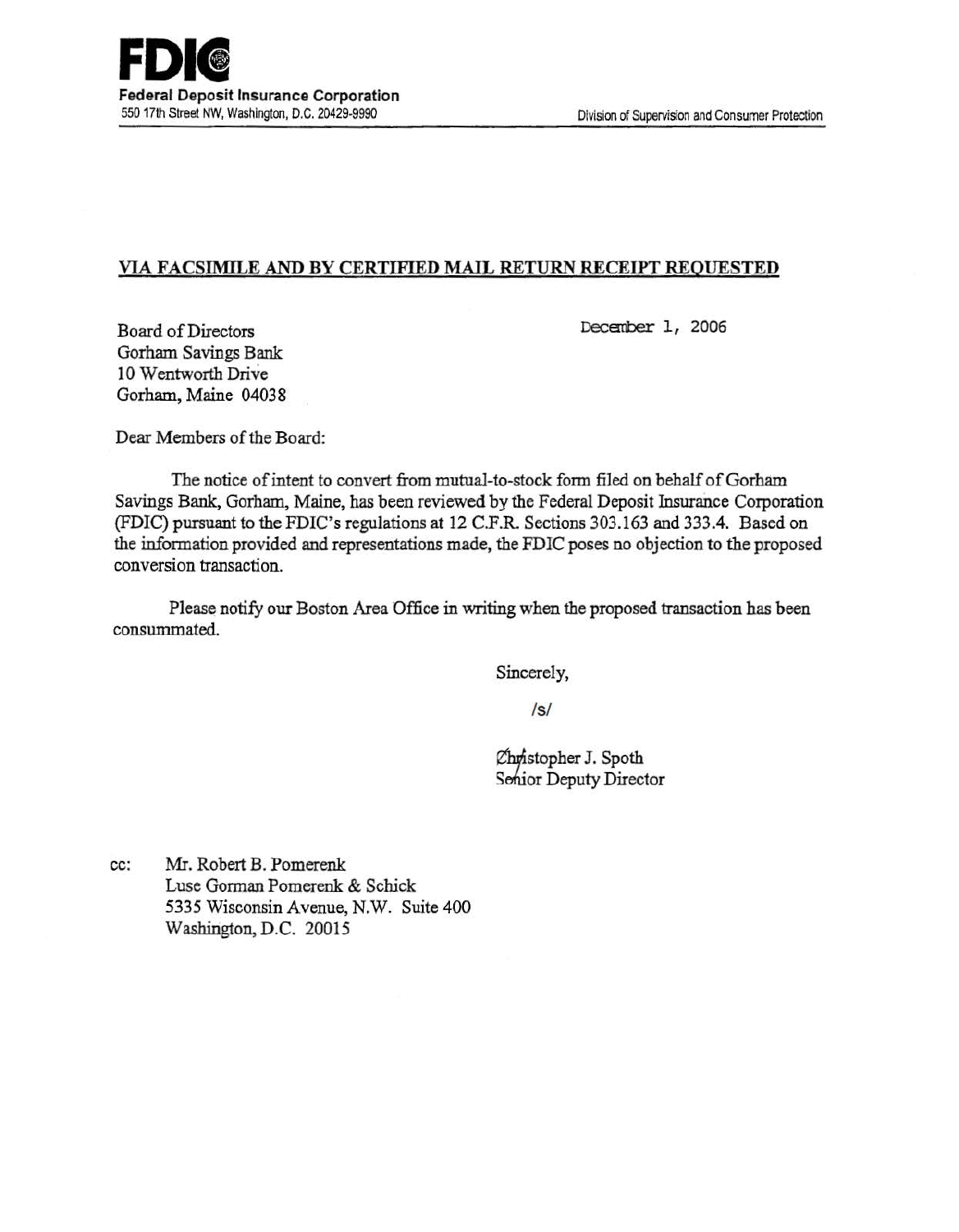## FEDERAL DEPOSIT INSURANCE CORPORATION

## RE: Gorham Savings Bank Gorham, Maine

#### Applications for Federal Deposit Insurance and Consent to Merge

#### ORDER AND BASIS FOR CORPORATION APPROVAL

Pursuant to Sections 5 and 18(c) and other provisions of the Federal Deposit Insurance Act (FDI Act), an application has been filed on behalf of Gorham Savings Bank, Gorham, Maine, (Mutual Bank), currently a mutually-owned, Deposit Insurance Fund member, state-chartered institution with total resources of \$721,606,000 and total deposits of \$485,207,000 as of March 31, 2006, for the FDIC's consent to merge with Gorham Interim Two Savings Bank, Gorham, Maine (Interim Two), a proposed new, interim, investor-owned Maine universal bank. Also, applications for federal deposit insurance for Interim Two and for Gorham Interim One Savings Bank, Gorham, Maine (Interim One), have been filed.

This transaction is the result of Mutual Bank's Plan of Reorganization which, solely to facilitate this undertaking, includes:

- ( 1) Gorham Savings Bank will organize Interim One, an interim investor-owned universal bank, as a wholly-owned subsidiary and will constructively transfer a substantial part of its assets and liabilities to Interim One.
- (2) Interim One will organize the Gorham Bancorp, Inc. (Stock Holding Company) as a wholly-owned subsidiary.
- (3) Interim One will organize Interim Two as a separate wholly-owned Maine universal bank subsidiary and will constructively transfer the assets and liabilities that were constructively transferred to it, to Interim Two.
- (4) Gorham Savings Bank will convert to the capital stock form of organization by exchanging its charter for that of a Maine investor-owned universal bank (Stock Bank). Simultaneously, Interim One will cancel its outstanding stock, convert to a mutual financial institution and then reorganize into a mutual holding company to become the Gorham Bancorp, MHC (Mutual Holding Company).
- (5) Interim Two will merge with and into the Stock Bank, with the Stock Bank as the surviving entity. The assets that were constructively transferred to Interim Two will become the assets and liabilities of the Stock Bank by virtue of the merger. The Mutual Holding Company will become the sole stockholder of the Stock Bank by virtue of the merger.
- (6) The Mutual Holding Company will contribute the capital stock of the Stock Bank to the Stock Holding Company, and the Stock Bank will become a wholly-owned subsidiary of the Stock Holding Company.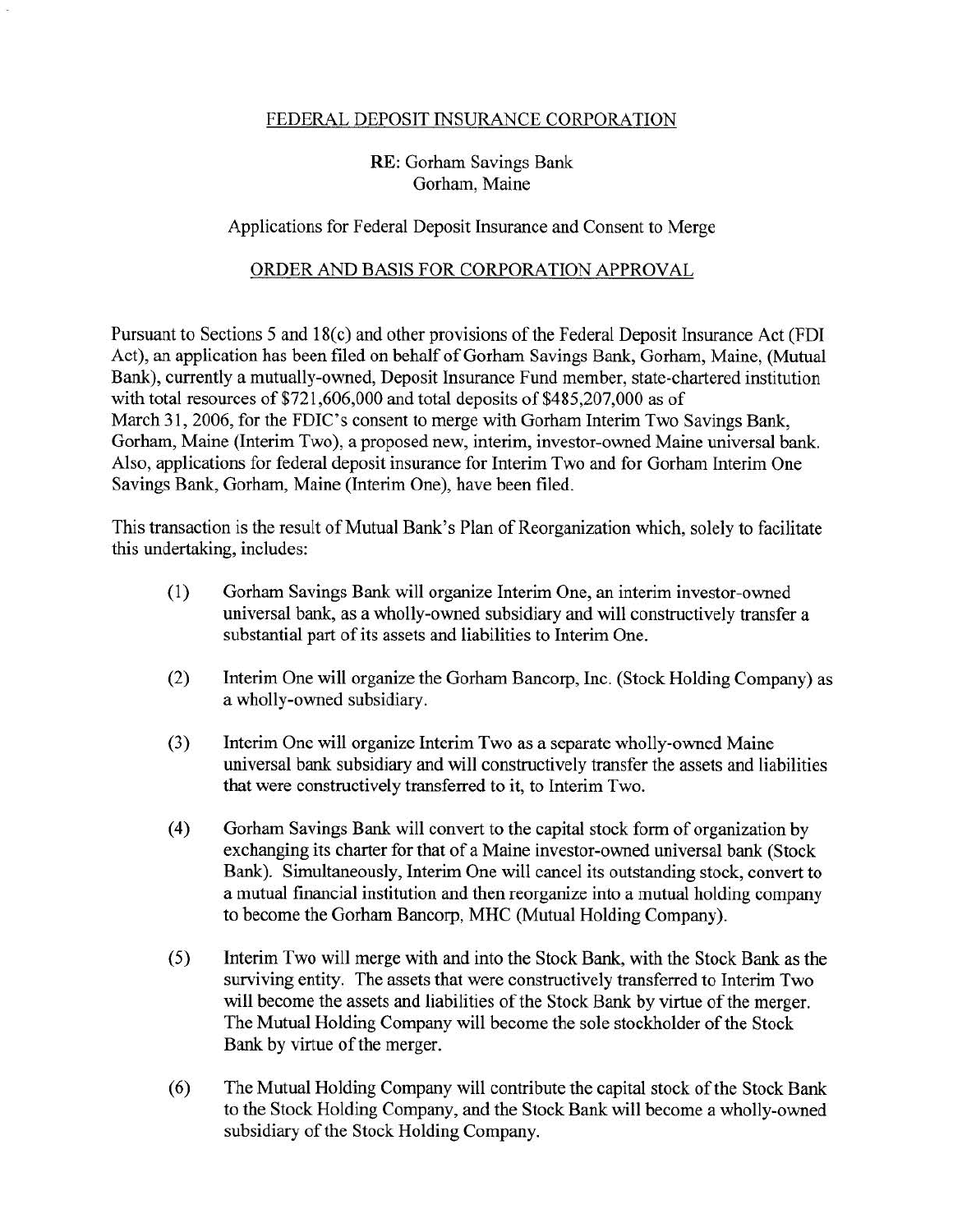The purpose of the constructive transfers to the interim banks is to more closely parallel Section 1053 of the Maine Banking Code, which specifically provides for the chartering of subsidiary savings institutions and the transfer of assets and liabilities. Upon consummation of the reorganization, the deposits of Gorham Savings Bank will continue to be insured under the Deposit Insurance Fund. However, due to the structure of the transaction, specifically, the transfer of assets and deposit liabilities, federal deposit insurance for the two interim banks is necessary.

On the effective date of the Reorganization, the Stock Bank will be the wholly-owned subsidiary of the Stock Holding Company, and the Stock Holding Company will be the wholly-owned subsidiary of the Mutual Holding Company. The Mutual Holding Company and the Stock Holding Company will each be capitalized with up to \$50,000. Applications for the establishment of the Mutual Holding Company and the Stock Holding Company have been approved by the Federal Reserve Bank of Boston. In addition, the proposed transaction has been approved by the Maine Bureau of Financial Institutions. The resultant bank will operate with the title of Gorham Savings Bank, Gorham, Maine. Following the consummation of the merger, the resultant bank will operate the same banking business, with the same management, at the same locations now being served by the Mutual Bank. The proposed transaction, per se, will not alter the competitive structure of banking in the market served by the Mutual Bank. The resultant bank's principal office will be at 10 Wentworth Drive, Gorham, Maine. Notice of the proposed transaction, in a fonn approved by the FDIC, has been published pursuant to the FDI Act.

A review of available information, including the Community Reinvestment Act (CRA) Statements of the proponent, discloses no inconsistencies with the purposes of the CRA. The new institution is expected to continue to meet the credit needs of its entire community, consistent with the safe and sound operation of the institution.

In connection with the applications, the FDIC has taken into consideration the financial and managerial resources and future prospects of the proponent banks and the resultant bank, and the convenience and needs of the community to be served. Having found favorably on all statutory factors and having considered other relevant information, including all reports on the competitive factors furnished by the Comptroller of the Currency, the Board of Governors of the Federal Reserve System, the Office of Thrift Supervision, and the Attorney General of the United States, it is the FDIC's judgement that the applications should be and hereby are approved, subject to the following conditions:

- 1. That the transaction may not be consummated unless the Plan of Reorganization receives prior approval by an affirmative vote of at least a majority of the total votes eligible to be cast by the Mutual Bank's depositors.
- 2. That unless prior notice is provided to and non-objection is received from the FDIC, no shares of the stock of Gorham Savings Bank shall be sold, transferred or otherwise disposed of, to any persons (including any Employee Stock Ownership Plan) other than Gorham Bancorp, Inc.
- 3. That, prior to a sale, transfer or other disposition of any shares of Gorham Bancorp, Inc., by Gorham Bancorp, MHC to any person (including any Employee Stock Ownership